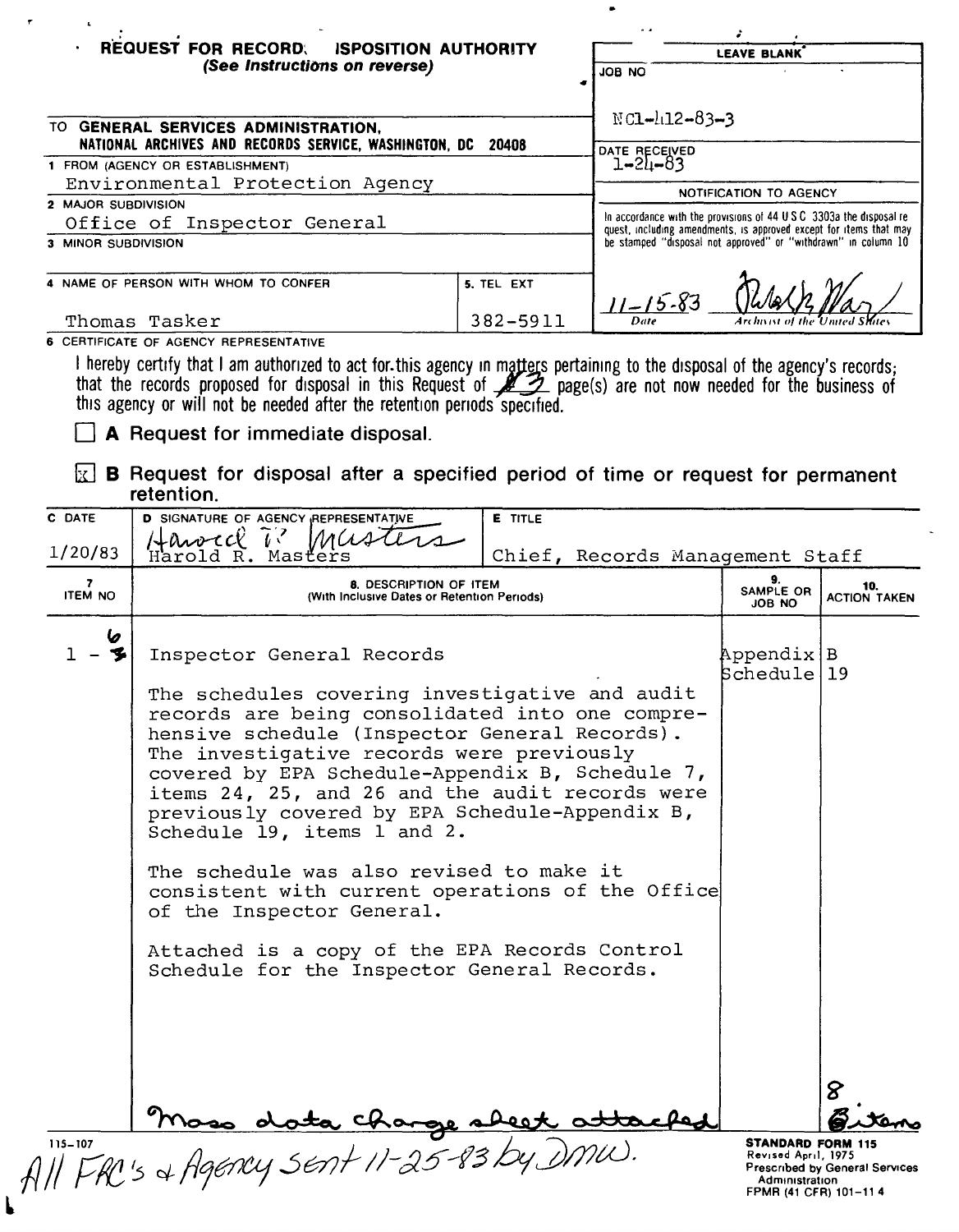|             | U.S. ENVIRONMENTAL PROTECTION AGENCY-RECORDS CONTROL SCHEDULES                                                                                                                                                                                                                                                                                                                                                                                                                                         |                                                                                                                                                                                                          | SCHED.NO                  |
|-------------|--------------------------------------------------------------------------------------------------------------------------------------------------------------------------------------------------------------------------------------------------------------------------------------------------------------------------------------------------------------------------------------------------------------------------------------------------------------------------------------------------------|----------------------------------------------------------------------------------------------------------------------------------------------------------------------------------------------------------|---------------------------|
|             | TITLE OF SCHEDULE<br>INSPECTOR GENERAL RECORDS                                                                                                                                                                                                                                                                                                                                                                                                                                                         | COVERAGE OF SCHEDULE<br><b>AGENCYWIDE</b>                                                                                                                                                                | 19 <sup>°</sup>           |
| <b>ITEM</b> | NAME AND DESCRIPTION OF RECORD/FILE                                                                                                                                                                                                                                                                                                                                                                                                                                                                    | RETENTION PERIOD AND DISPOSITION                                                                                                                                                                         |                           |
|             | 1. Program Management Files. Contains data relating to the<br>management and operation of the Office of Inspector General's<br>audit and investigation program. Records consist of corres-<br>pondence, reports, program planning documents, personnel<br>needs, and other program management matters.                                                                                                                                                                                                 | Retention: Retain 5 years.<br>Disposition: Break file at end of year. Keep in office<br>for 2 years, then transfer to the Federal Records Center.<br>Destroy when 5 years old.                           |                           |
|             | 2. Investigative Reports. Case files of investigative reports<br>and related papers on EPA personnel or private persons or<br>concerns having relationship with EPA relating to violations<br>of standards of conduct, regulations, or of Federal criminal<br>law.                                                                                                                                                                                                                                     | Retention: Retain 8 years.<br>Disposition: Break file when project or transaction is<br>completed. Keep in office for 3 years, then transfer to<br>the Federal Records Center. Destroy when 8 years old. |                           |
|             | 3. Inspection of Procedures or Programs. Reports and related<br>documents of inspection of procedures or programs to detect<br>conditions that may lead to violations of laws and<br>requlations.                                                                                                                                                                                                                                                                                                      | Retention: Retain 8 years.<br>Disposition: Break file after inspection is completed.<br>Keep in office for 2 years, then transfer to the Federal<br>Records Center. Destroy when 8 years old.            |                           |
| 4.          | Final Reports of Audits. Final reports of internal audits<br>on Agency systems and procedures, and external audits<br>conducted on contractors and grantees. Included are the<br>following types of audits: initial pricing, construction<br>grant audits, overhead audits, internal Agency systems<br>surveys, interim audits, and final audits. Documentation<br>consists of report showing purpose and scope of audit,<br>background data, survey contents, and conclusions and<br>recommendations. |                                                                                                                                                                                                          | RECORDS MANAGEMENT MANUAL |
|             | a. Official Copies. Maintained at Headquarters.                                                                                                                                                                                                                                                                                                                                                                                                                                                        | Retention: Retain 8 years.                                                                                                                                                                               |                           |
|             |                                                                                                                                                                                                                                                                                                                                                                                                                                                                                                        | Disposition: Break file upon completion of reports. Keep<br>in office current fiscal year plus 2 additional years, then<br>transfer to the Federal Records Center. Destroy when 8<br>years old.          |                           |
|             | b. Other Copies. Maintained in Regional Audit Offices.                                                                                                                                                                                                                                                                                                                                                                                                                                                 | Retention: As below.                                                                                                                                                                                     |                           |
|             |                                                                                                                                                                                                                                                                                                                                                                                                                                                                                                        | Disposition: Destroy in office when 4 years old or sooner<br>If no longer needed for administrative or reference<br>purposes.                                                                            |                           |
|             |                                                                                                                                                                                                                                                                                                                                                                                                                                                                                                        |                                                                                                                                                                                                          |                           |

.  $\sigma$ 

!<br>!<br>!

!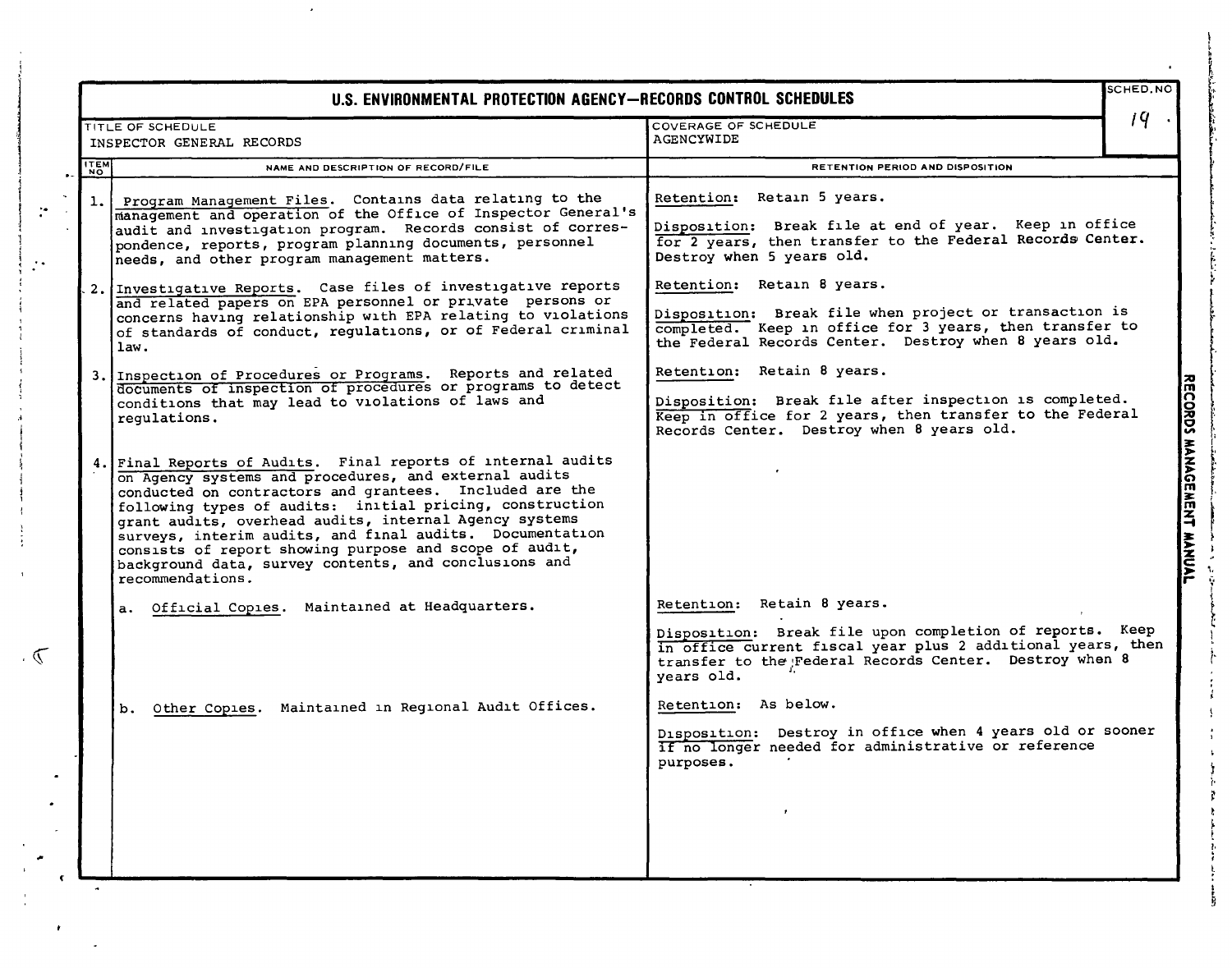|             | U.S. ENVIRONMENTAL PROTECTION AGENCY-RECORDS CONTROL SCHEDULES                                                                                                                                                                                                                                            |                                                                                                                                                                                                                                                                      | <b>SCHED NO</b> |
|-------------|-----------------------------------------------------------------------------------------------------------------------------------------------------------------------------------------------------------------------------------------------------------------------------------------------------------|----------------------------------------------------------------------------------------------------------------------------------------------------------------------------------------------------------------------------------------------------------------------|-----------------|
|             | TITLE OF SCHEDULE                                                                                                                                                                                                                                                                                         | COVERAGE OF SCHEDULE                                                                                                                                                                                                                                                 |                 |
|             | INSPECTOR GENERAL RECORDS                                                                                                                                                                                                                                                                                 | AGENCYWIDE                                                                                                                                                                                                                                                           |                 |
|             |                                                                                                                                                                                                                                                                                                           |                                                                                                                                                                                                                                                                      |                 |
| <b>ITEM</b> | NAME AND DESCRIPTION OF RECORD/FILE                                                                                                                                                                                                                                                                       | RETENTION PERIOD AND DISPOSITION                                                                                                                                                                                                                                     |                 |
| 5.          | Audit Workpaper Files. Includes documentation in support of<br>conclusions expressed in Final Audit. Reports of all<br>internal and external audits conducted. Workpapers show<br>a record of work performed, the method of analysis, the<br>information collected and its source, and other information. | Retention: Retain 5 years.<br>Disposition: Break file upon completion of audit. Keep in<br>office current fiscal year plus 2 additional years after<br>final resolution of audit findings, then transfer to the<br>Federal Records Center. Destroy when 5 years old. |                 |
|             |                                                                                                                                                                                                                                                                                                           |                                                                                                                                                                                                                                                                      |                 |
|             |                                                                                                                                                                                                                                                                                                           |                                                                                                                                                                                                                                                                      |                 |
|             |                                                                                                                                                                                                                                                                                                           |                                                                                                                                                                                                                                                                      |                 |

!<br>.

 $\frac{1}{2}$ I